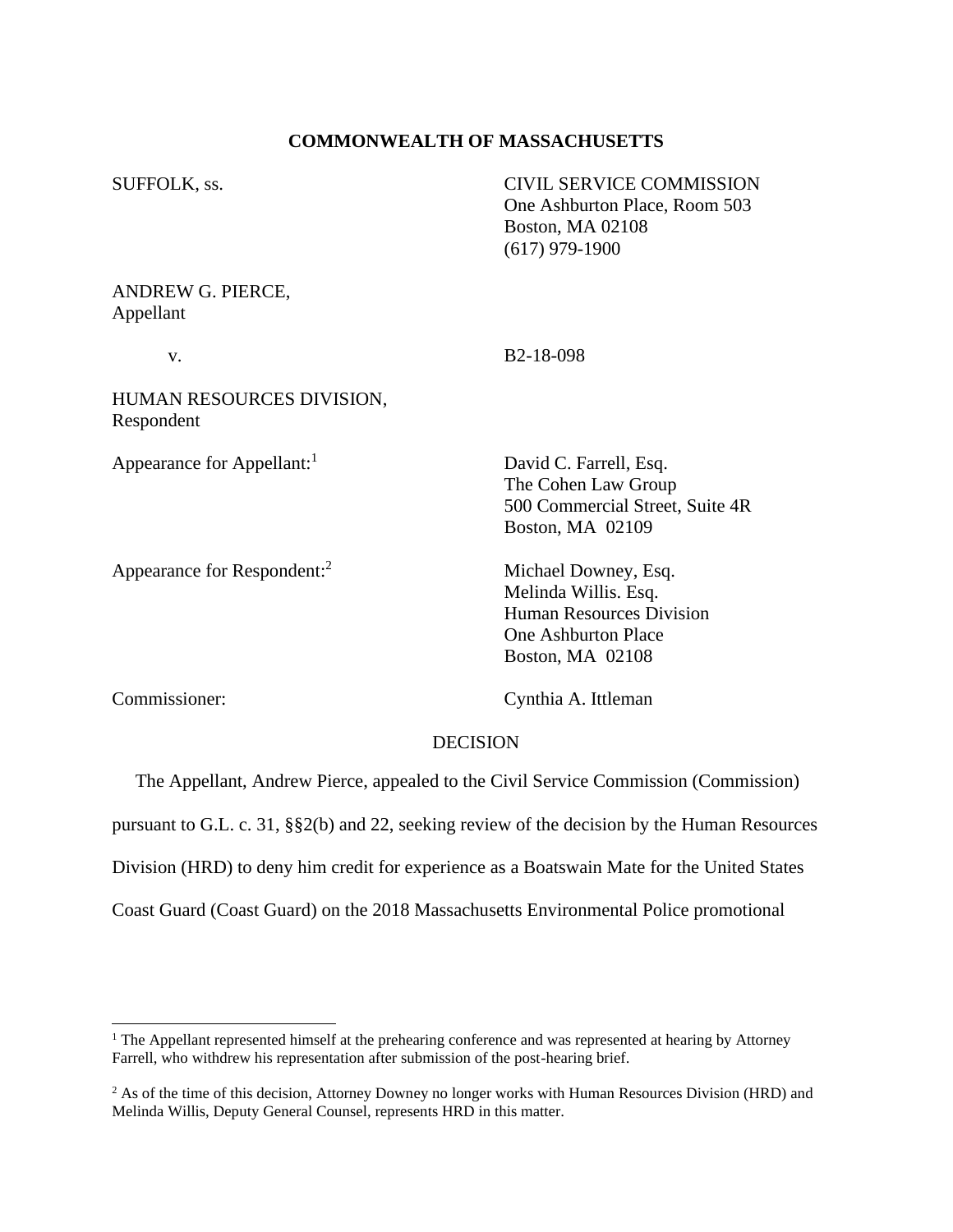examination.<sup>3</sup> On July 5, 2018, a pre-hearing conference was held at the offices of the Commission in Boston. A full hearing was held at the same location on December 11, 2018. 4 The hearing was digitally recorded and a CD was made of the hearing.<sup>5</sup> Both parties filed posthearing briefs.

# **FINDINGS OF FACT:**

I entered nine (9) exhibits from the Respondent and seven (7) exhibits from the Appellant.

Based on the documents submitted into evidence and the testimony of:

## *Called by the Appellant:*

■ Andrew Pierce (The Appellant)

# *Called by the Respondent:*

■ Gilbert LaFort, Examination Administration Supervisor, HRD

and after taking administrative notice of all matters filed in the case, pertinent statutes,

regulations, policies, and reasonable inferences from the credible evidence, I make the following findings of fact:

1. The Appellant has been employed as an Environmental Police Officer at the Massachusetts Environmental Police (MEP) since May 5, 2015. (Appellant Testimony; Resp. Ex. 3). Prior to being employed at MEP, the Appellant was in the Coast Guard for 21 years. (Appellant Testimony).

<sup>&</sup>lt;sup>3</sup> In his appeal to the Commission, the Appellant requested review of questions 5, 6, and 7. At the prehearing conference, the Appellant agreed that he should not give credit for questions 6 and 7.

<sup>4</sup> The Standard Adjudicatory Rules of Practice and Procedure, 801 CMR §§ 1.00, *et seq.*, apply to adjudications before the Commission with G.L. c. 31, or any Commission rules, taking precedence.

 $<sup>5</sup>$  If there is a judicial appeal of this decision, the plaintiff in the judicial appeal would be obligated to supply the</sup> court with a transcript of this hearing to the extent that he/she wishes to challenge the decision as unsupported by substantial evidence, arbitrary or capricious, or an abuse of discretion. In such cases, this CD should be used by the plaintiff in the judicial appeal to transcribe the recording into a written transcript.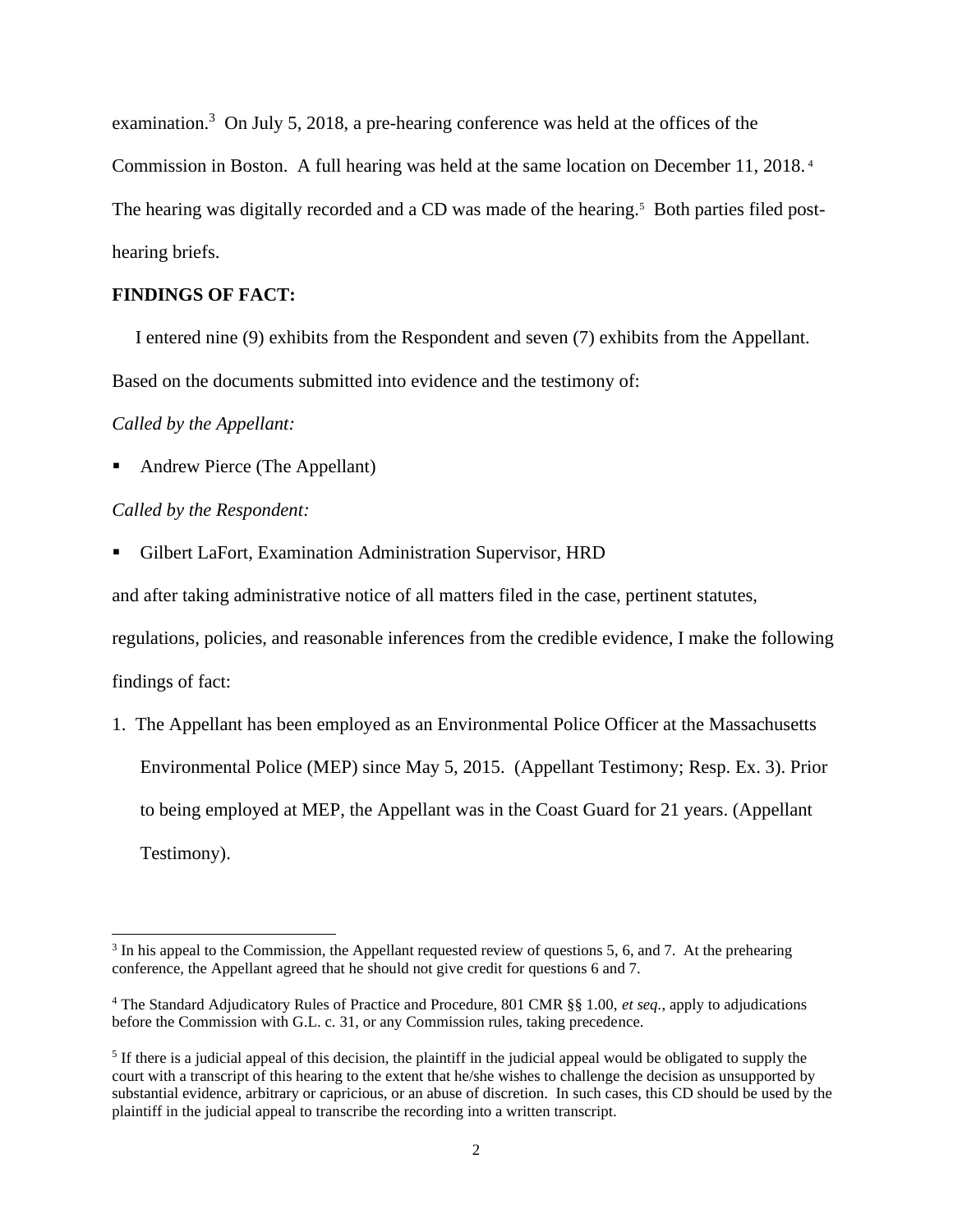- 2. The Appellant took the promotional exam to become an MEP Officer C (Sergeant) or D (Lieutenant) on February 16, 2018. (Resp. Ex. 1).
- 3. The promotional exam consisted of a written examination, worth 60 percent of the overall examination, and credit given for education and experience (E&E), which accounted for 40 percent of the examination. (LaFort Testimony at 44; Resp. Ex. 1).
- 4. The Education and Experience Form (E&E form) is designed to be completed by the Applicant online and be submitted with documentation that supports the applicant's experience. (LaFort Testimony; Resp. Ex. 1).
- 4. Question 5 on the E&E form asks the number of months experience in the MEP. The Appellant answered "24-35 months" and received 4.0 points for that experience. (LaFort Testimony; Resp. Ex.  $2)$ .<sup>6</sup>
- 5. The instructions for the E&E Question 8 begin with the heading "Police Experience Outside the Department". This question asked the Appellant to specify the number of months "in a recognized federal, state, or municipal *police department* which involved full police powers." (Resp. Ex. 2). (italics added).
- 6. Work experience claimed on the E&E form must be supported by an employment verification form and or by letter on official letterhead with the signature of the appointing authority or designee. (Resp. Ex. 1). Supporting documentation must be submitted with the E&E form at the time of submission or emailed prior to the deadline of submission. (LaFort Testimony; Resp. Ex. 1).

<sup>6</sup> The Appellant received 4 points for Question 5, his experience in the MEP. (Appellant Testimony; LaFort Testimony). At hearing, there was no dispute that the correct points were awarded for question 5.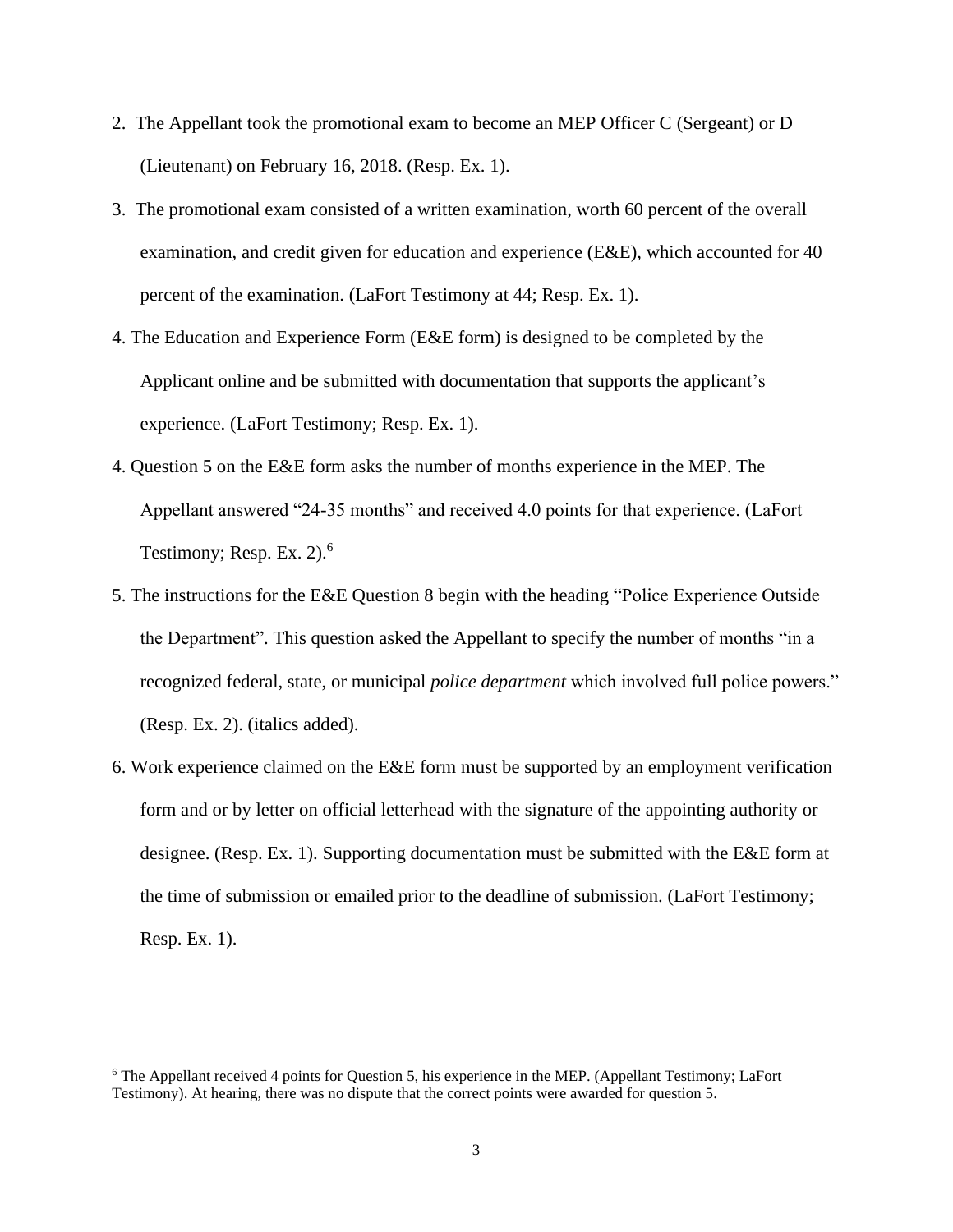- 7. The Applicant timely submitted his E&E form and three pieces of supporting documentation: DD214 specifying discharge from active duty (Resp. Ex. 4), a Department of Veterans Affairs form verifying a service-related disability (Resp. Ex. 5), and his Employment Verification Form verifying his work at MEP. (Resp. Ex. 3).
- 9. When reviewing the Appellant's application, HRD cross-referenced the questions in which the Appellant indicated law enforcement experience with the supporting documentation. Mr. LeFort, HRD Examination Administration Supervisor, first looked to the "Primary Specialty" of former employment listed in the application to make that determination but found no indication of a job title or primary specialty listed.<sup>7</sup> (Lefort Testimony; Resp. Ex. 4). He granted no points for questions 8. (Lefort Testimony); Resp. Ex. 2, 4).
- 10. While in the Coast Guard, the Appellant was a certified Maritime Law Enforcement Boarding Officer from December 1995-May 2014. Boarding Officers are customs agents that enforce maritime law and have police powers such as making an arrest. (Appellant Testimony; App. Ex. 1). Additionally, the Appellant served as a Third Class Boatswain with the rank of Chief Petty Officer. In these two roles, the Appellant's duties were often "fluid", with the majority of duties on larger vessels consisting of navigation, maintenance, weapons maintenance and personnel, and the majority of duties on smaller vessels involving boarding under maritime law enforcement. (Appellant Testimony).
- 11. The Appellant maintained the authority to carry a weapon, issue written warnings and violations and terminate the voyage of unsafe vessels. This authority stemmed from the Appellant's Coast Guard training. (Appellant Testimony, App. Ex. 6).

<sup>7</sup> The Appellant's "Primary Specialty" is listed as "NA." (Resp. Ex. 4).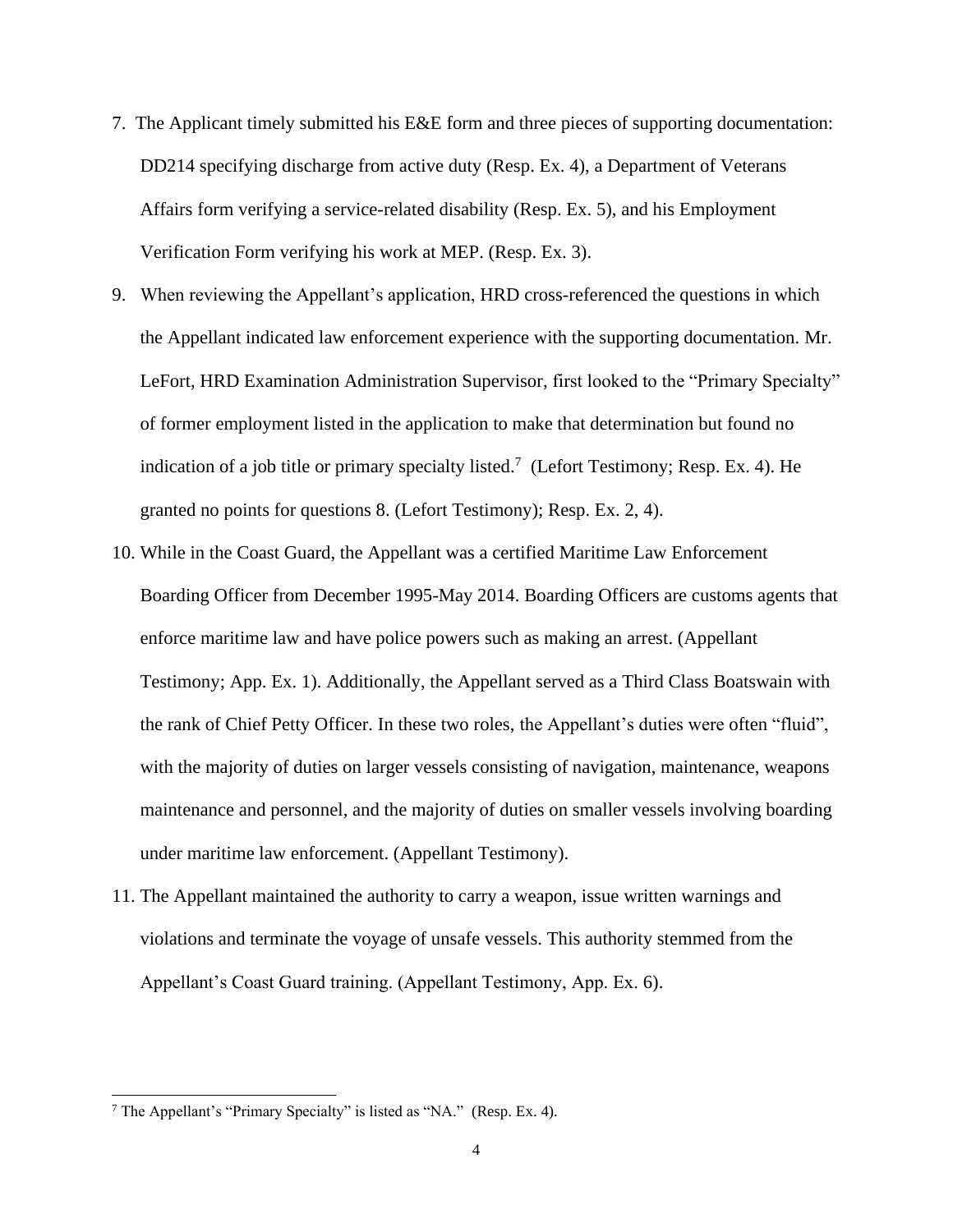- 12. The Appellant's evidence at the full hearing at the Commission included detailed criteria that he successfully performed in order to be a Boarding Officer. These skills included weapons certification, conducting a search incident to an arrest, and handcuffing a subject. (App. Ex. 6). This material was not submitted as part of the Appellant's application or appeal to HRD. (Resp. Exs. 2, 7).
- 13. While in the Coast Guard, the Appellant performed no arrests. His law enforcement duties included searching vessels and maintaining security zones in the waters, as well as initiating civil charges of boating while intoxicated. (Appellant Testimony).
- 14. When determining the number of months of experience as a law enforcement officer while in the Coast Guard for Question 8 on the E&E form, the Appellant was not able to distinguish between the two primary duties as a Boatswain Mate and Boarding Officer. He provided this timeframe because he had "dual roles" in his positions in the Coast Guard and, though he always had law enforcement authority, only utilized that authority sometimes, because he had other job duties. For those reasons, he calculated that he had 36-47 months of police experience involving full police powers, a number lower than the overall number of hours spent in those positions. (Appellant Testimony; Resp. Ex. 2).
- 15. LeFort reviewed the Appellant's application and supporting documentation for the specific job experience which listed primary duties. In this section, HRD is looking for "time served," not qualifications. The documents provided did not demonstrate information about the Appellant's direct job experience and the Appellant received no score on question 8. (LaFort Testimony).
- 16. On April 13, 2018, the Appellant exercised his right under G.L. c.31, § 22 for HRD to review scoring of the E&E component of his examination. The Appellant requested that he be given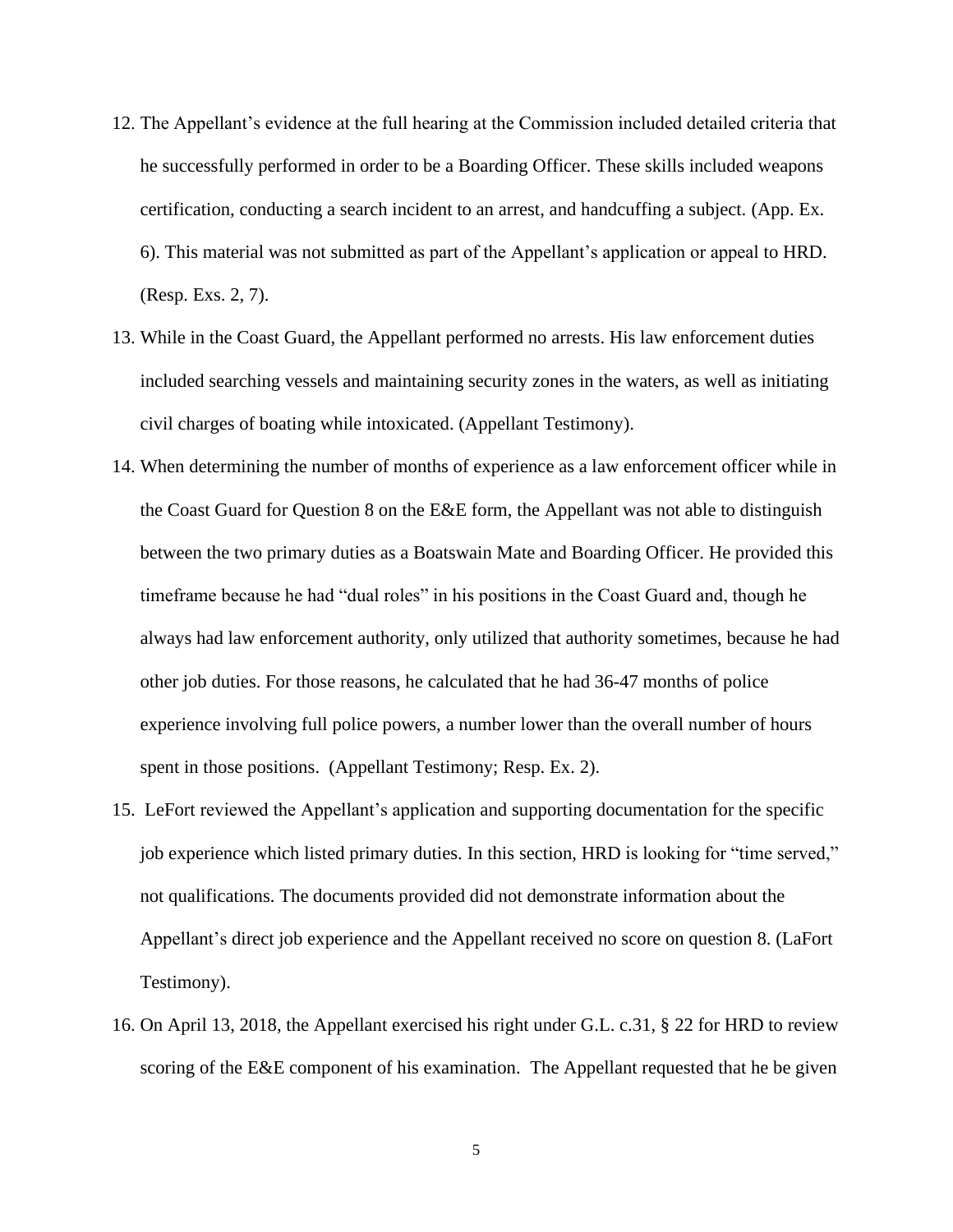credit under Question 8 for his experience as "a qualified [United States Coast Guard] Boarding Officer from 1996 through 2011." (Resp. Ex. 7)

- 17. For his appeal at HRD, the Appellant supplied additional documentation and information applying to his Question 8 E&E claim. (Resp. Ex. 7) The supporting information was the following:
	- 14 U.S.C. § 89 (titled Law Enforcement) describing the duties of Boarding Officers
	- Certificates of successful completion of training, such as in marine resources
	- Memoranda from 2006 and 2009 regarding being "certified as Boarding Officer" on two Coast Guard vessels, and having authority to carry and utilize weapons. (Resp. Ex. 1-3).
- 18. For the appeal at HRD, Lefort reviewed the supplemental documentation and determined that it did not show that the Appellant was *employed* as a Boarding Officer. Lefort concluded that the forms entitled "Boarding Officer Certification," and Memoranda showed that the Appellant was certified as a Boarding Officer but not employed as a Boarding Officer. Lefort denied the Appellant's appeal based on lack of verification. (Lefort Testimony).
- 19. The Appellant asked HRD for further consideration of his claim. On May 14, 2018, HRD notified the Appellant that it had denied his request. (Lefort Testimony).
- 20. The Appellant filed the instant appeal at the Commission. (Administrative Notice).

*Legal Standard*

 The Commission is authorized to hear and decide appeals by a person who has been "aggrieved by a decision, action, or failure to act on the part of the administrator in violation of [G.L. c. 31] such that the person's rights were abridged, denied, or prejudiced in such a manner as to cause actual harm to the person's employment status." G.L. c. 31, § 2(b).

 The law grants HRD with the responsibility to determine the passing requirements for examinations. G.L. c. 31, §22. HRD shall give credit for an applicant's "employment or experience in the position for which the examination is held." *Id*. "Each application for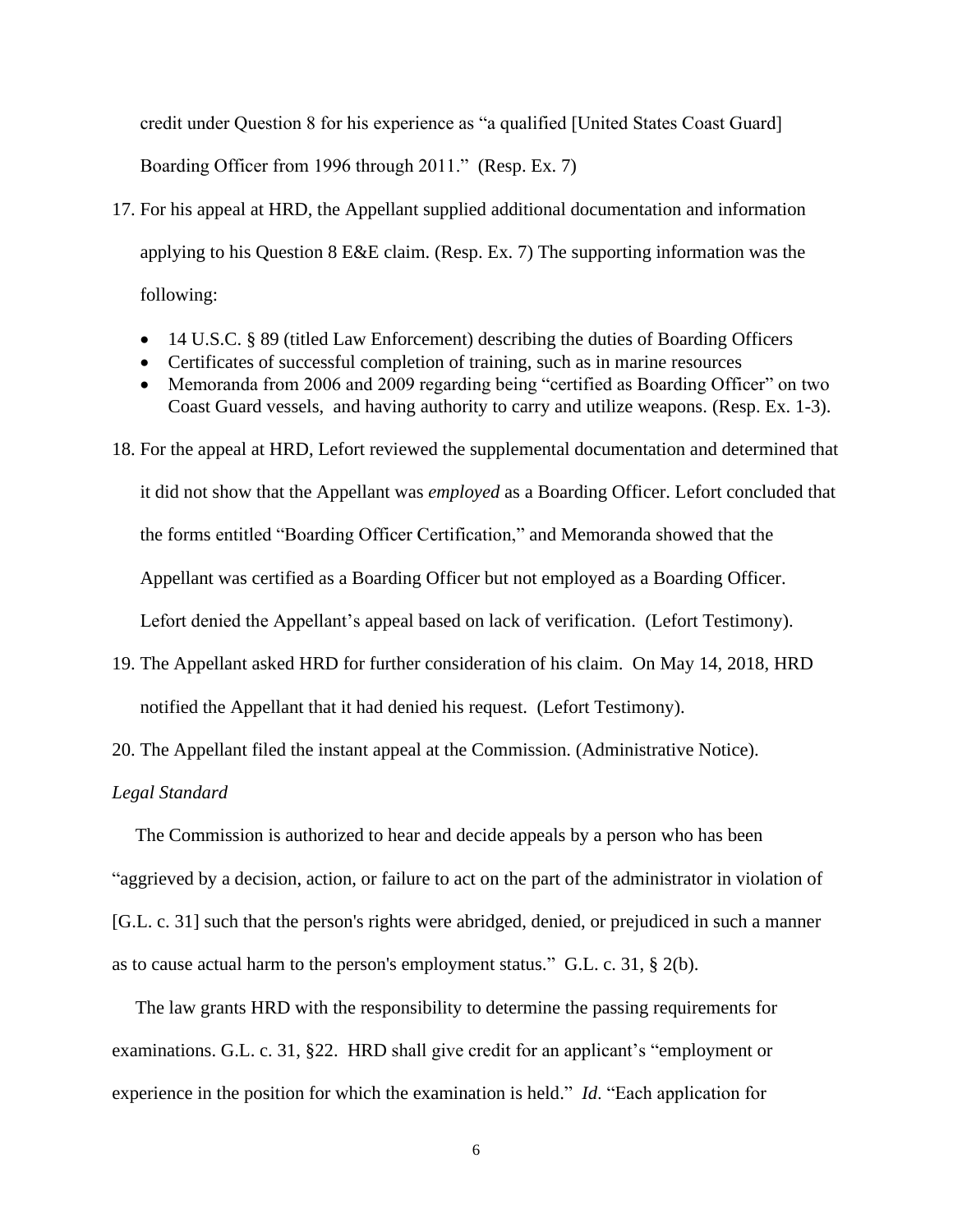examination or registration pursuant to the civil service law… shall contain requests for such information as the administrator deems necessary." G.L. c. 31, §20.

 An applicant may file an appeal with the Commission from a decision of HRD made "relative to (a) the marking of the applicant's answers to essay questions; (b) a finding that the applicant did not meet the entrance requirements for appointment to the position; or (c) a finding that the examination taken by such applicant was a fair test of the applicant's fitness to actually perform the primary or dominant duties of the position for which the examination was held." G.L. c. 31, §24. However, "the commission shall not allow credit for training or experience unless such training or experience was fully stated in the training and experience sheet filed by the applicant at the time designated by the administrator." *Id.*

 The Commission cannot reverse the decision of HRD unless the Commission finds that HRD's decision was not based on a preponderance of evidence. G.L. c. 31, §2(b) "In general, the methodology by which HRD scores examinations is left to the sound discretion of the Personnel Administrator." *Araica v. Human Resources Div*., 22 MCSR 183, 186 (2009). Massachusetts General Law, Chapter 31, grants HRD "considerable discretion to make determinations regarding an applicant's claim for training and experience credit." *Peters v. HRD*, 23 MCSR 647, 650 (2010). Accordingly,

"it follows that [HRD] also has a high degree of discretion to award or deny applicants credit for prior training and experience during promotional testing, as long as the decision does not violate basic merit principles." *Id*.

#### *Analysis*

 The Commission, which gives deference to HRD, looks to the information in the Appellant's E&E claim filed at the time designated by the administrator. The Appellant needed to provide information about time spent "in a police department" in which he had "full police powers."

7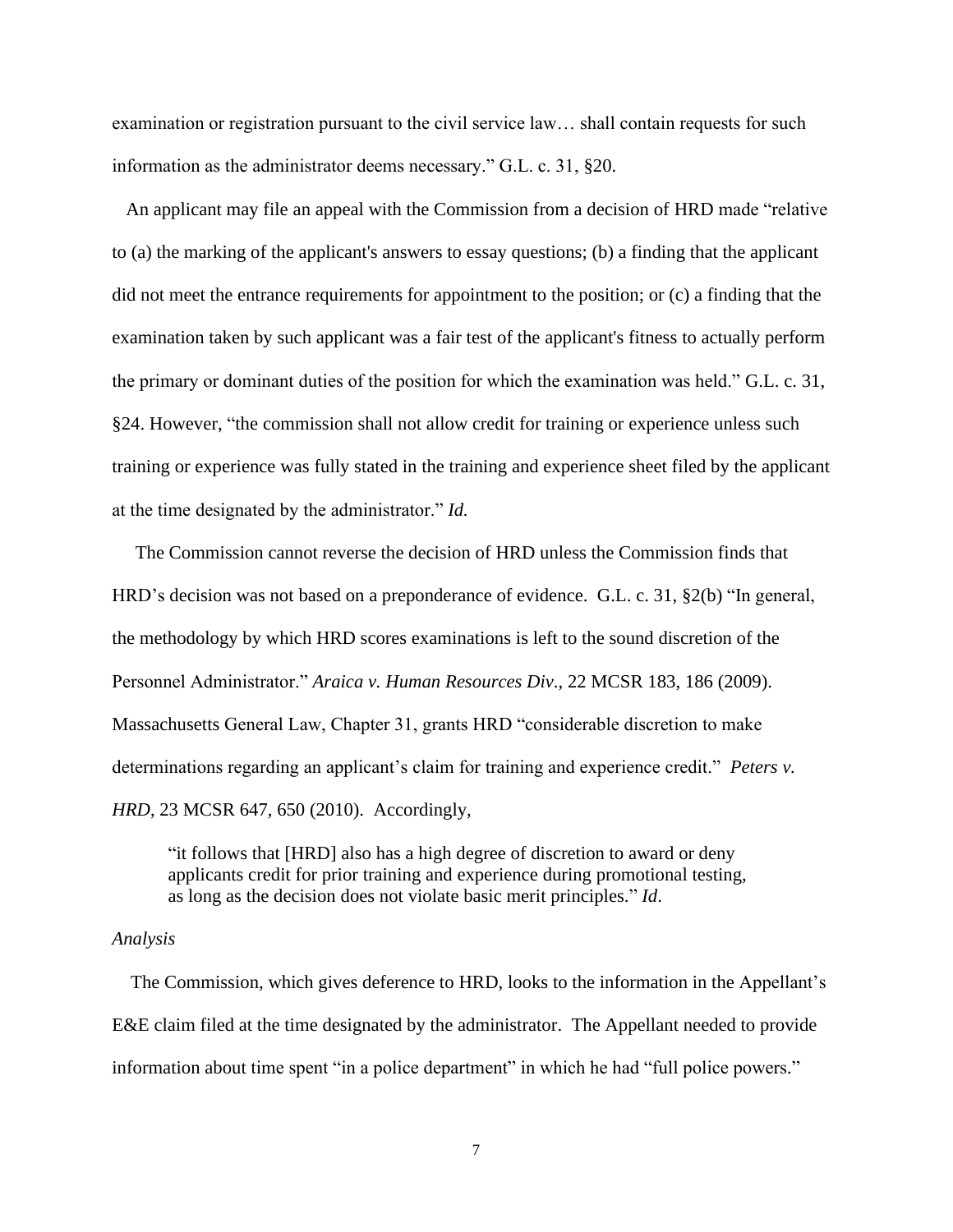HRD has established by a preponderance of the evidence that the documents provided by the Appellant in in support of his E&E claim do not show that he had "full police powers" in a police department, as was required by Question 8, and for which he needed verification.

 Even if the Appellant had provided HRD with the additional information he submitted at his hearing before the Commission, the outcome here would not change. For the relevant time period prior to his application, the Appellant was employed by the Coast Guard as a Boatswain Mate and Boarding Officer. In that role, the Appellant was in charge of all operations on his assigned boat including navigation, maintenance, weapons maintenance and personnel. The position of Boatswain Mate did not require the performance of law enforcement duties, though the Appellant had the skills to conduct law enforcement duties. The position of Boarding Officer had police powers of arrest. Any actions involving police powers as a Boatswain Mate, however, were only part of the Appellant's job functions. He had not made an arrest while employed by the Coast Guard and, again, while certified to conduct law enforcement duties, he performed those duties rarely and in conjunction with other job duties. The Appellant's supporting documentation only demonstrated that he was *certified* as a Boarding Officer, not that he performed those functions.

 To receive credit for Question 8, candidates must successfully demonstrate that they were employed in a police department and had full police powers. HRD's determination that the Appellant's certifications of completed training in law enforcement activities do not equate to being employed as, and performing the functions of a police officer are reasonable given the evidence presented. Further, I find no showing of any violation by HRD of basic merit principles, such as an arbitrary or capricious determination. HRD has distinguished between having police powers as a part of one's job duties and being employed as a police officer with

8